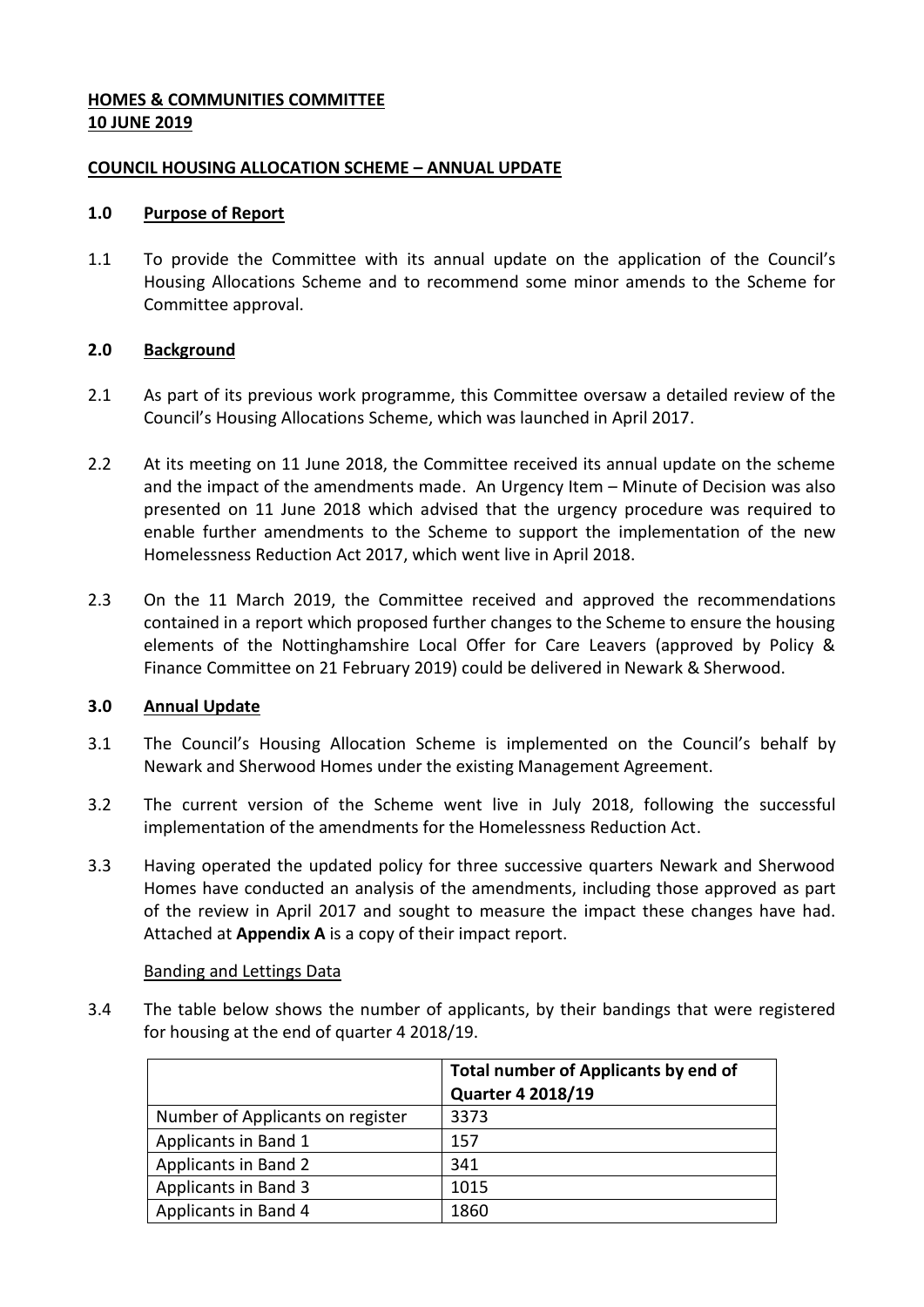3.5 In addition to the number of applicants on the housing register below are details of the number of allocations that Newark and Sherwood Homes have made throughout 2018/19.

|                       | <b>Total number of</b> |
|-----------------------|------------------------|
|                       | Lettings for 2018/19   |
| <b>Total Lettings</b> | 441                    |
| Lettings to Band 1    | 87                     |
| Lettings to Band 2    | 197                    |
| Lettings to Band 3    | 124                    |
| Lettings to Band 4    | 33                     |

- 3.6 100% of all lettings made in 2018/19 had a local connection to the District which is consistent with that of previous years.
- 3.7 A quarterly breakdown of all of these figures can be found at **Appendix B**.
- 3.8 The overarching feedback from this assessment is that the majority of the changes are creating positive improvement and are achieving their desired outcomes. There are some amendments to the scheme, such as the Right to Move Regulations and Fostering/Adoption where the impact and outcomes cannot be measured at this time as there have not been applicants who fulfil these criteria. Both of these are legal requirements and therefore will remain within the policy and ongoing monitoring of the Scheme will continue.
- 3.9 To provide assurance to Members, and in accordance with the Scheme, there is a cross Council and Company Officer Group that meets quarterly to regularly review the Allocations Scheme to ensure its requirements are being implemented and that it continues to meet relevant legislation and any new duties placed upon the Council.

### Registration Online

- 3.10 Since 4 April 2019, those looking for a new home have been able to complete an application to join the housing register, view available properties and register interest in a property online through the Newark and Sherwood Homes website.
- 3.11 The new streamlined approach keeps pace with the majority of services now being delivered online, is more accessible, interactive and efficient as well as being environmentally friendly by reducing the use of paper applications.
- 3.12 Once an applicant has created an account, they are able to review their application details, upload supporting documents and register their interest in properties that match their needs.
- 3.13 Further improvements currently being considered include a facility for applicants to update on any changes to their circumstances and a facility to renew applicant's details on a regular basis.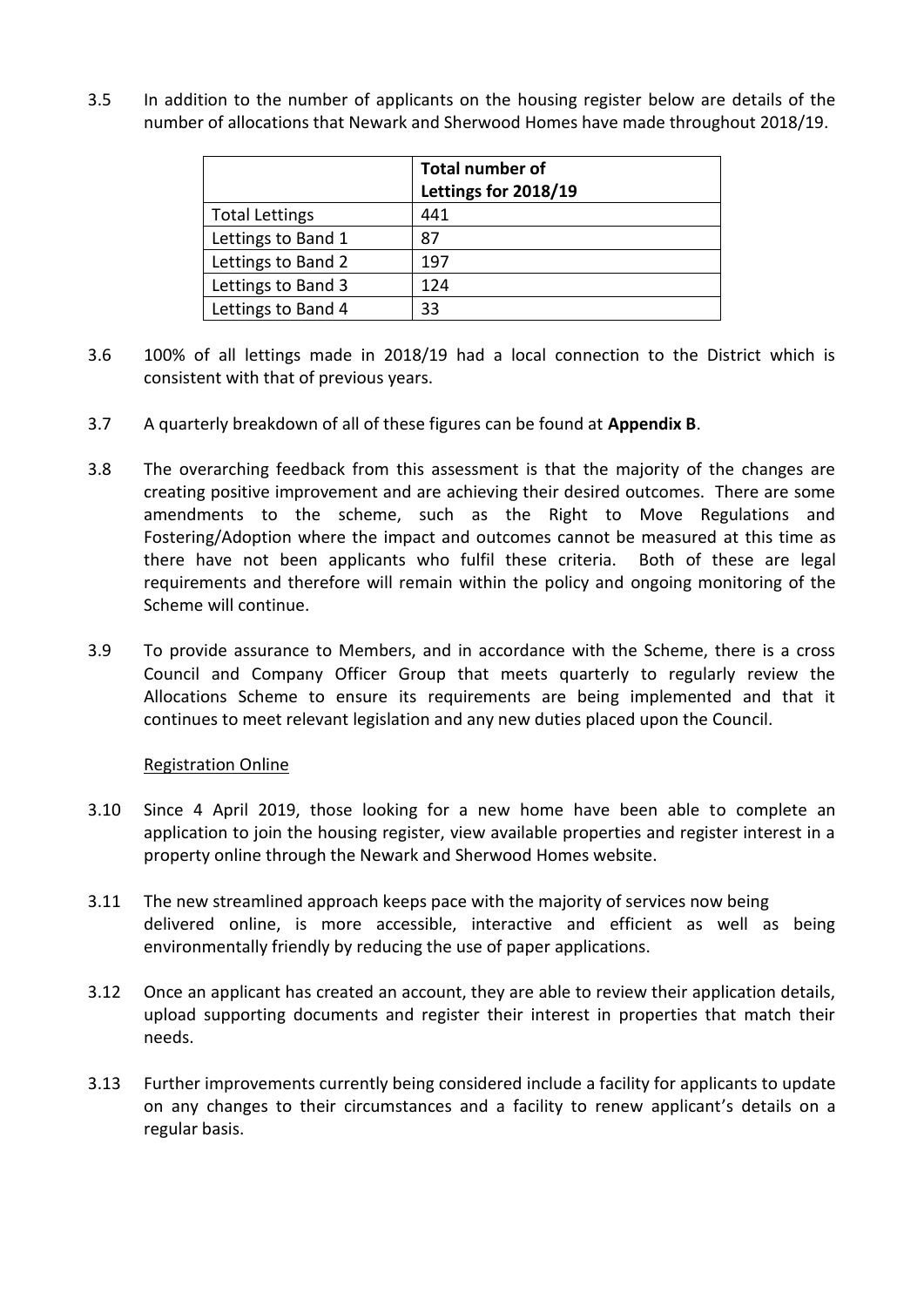# **4.0 Proposed Minor Amends**

- 4.1 The cross Council and Company Officer Group have identified that further changes are required to the Scheme and recommend that the following minor amendments are made to ensure the Scheme remains legally fit for purpose and addresses local need requirements. Given that these are minor updates to the existing Scheme and not considered significant changes, there is no requirement for statutory consultation. Detailed below is a short overview of the proposed amendments:
	- Eligibility Criteria amendments to the wording to reflect a legislation change sent through by Government in relation to EEA family members;
	- Local Connection amendments to the wording to ensure the text better explains family member connection and to ensure that the wording from the Homelessness Reduction Act is included;
	- Financial Resources amendments to the wording to ensure applicants understand the tests applied to their application and information required;
	- Review of Decision to Exclude from the Allocation Scheme wording amendment to reflect current practice and clarify process;
	- Medical Circumstances additional section being added to cover very complex cases which are not covered by other aspects of the policy to ensure proper process and fair assessment of all applicants;
	- Penalties additional wording be added to explain what happened to applicants who have received a suspension, have been reinstated and then go on to refuse a further offer of accommodation;
	- Suitability Criteria amendments to categories to ensure the policy reflects day to day practice, it legally fit for purpose and enables the Council and Company to make best use of its stock;
	- No Fixed Address a new category to support the introduction of the Rough Sleepers Strategy to ensure fair assessment and accurate implementation of the legal requirements;
	- Effective and Efficient amendments to the wording to enable better use of stock and process where an applicant's circumstances cannot be met under any other relevant category of the policy.
- 4.2 An updated Housing Allocations Scheme, which incorporates the proposed amends is attached at **Appendix C** for the Committee's approval.

# **5.0 Equalities Implications**

5.1 No equalities implications have been identified from the Equalities Impact Assessment carried out by Newark and Sherwood Homes which takes into account the specific needs of persons with protected characteristics to ensure the Council's responsibilities under the Equalities Act 2010 have been fully considered and met.

# **6.0 Financial Implications – FIN19-20/7654**

5.1 It is not expected that any of these amendments should have any financial implication however, if there are any associated costs with these proposals they will be contained within the Council's allocated revenue budgets.